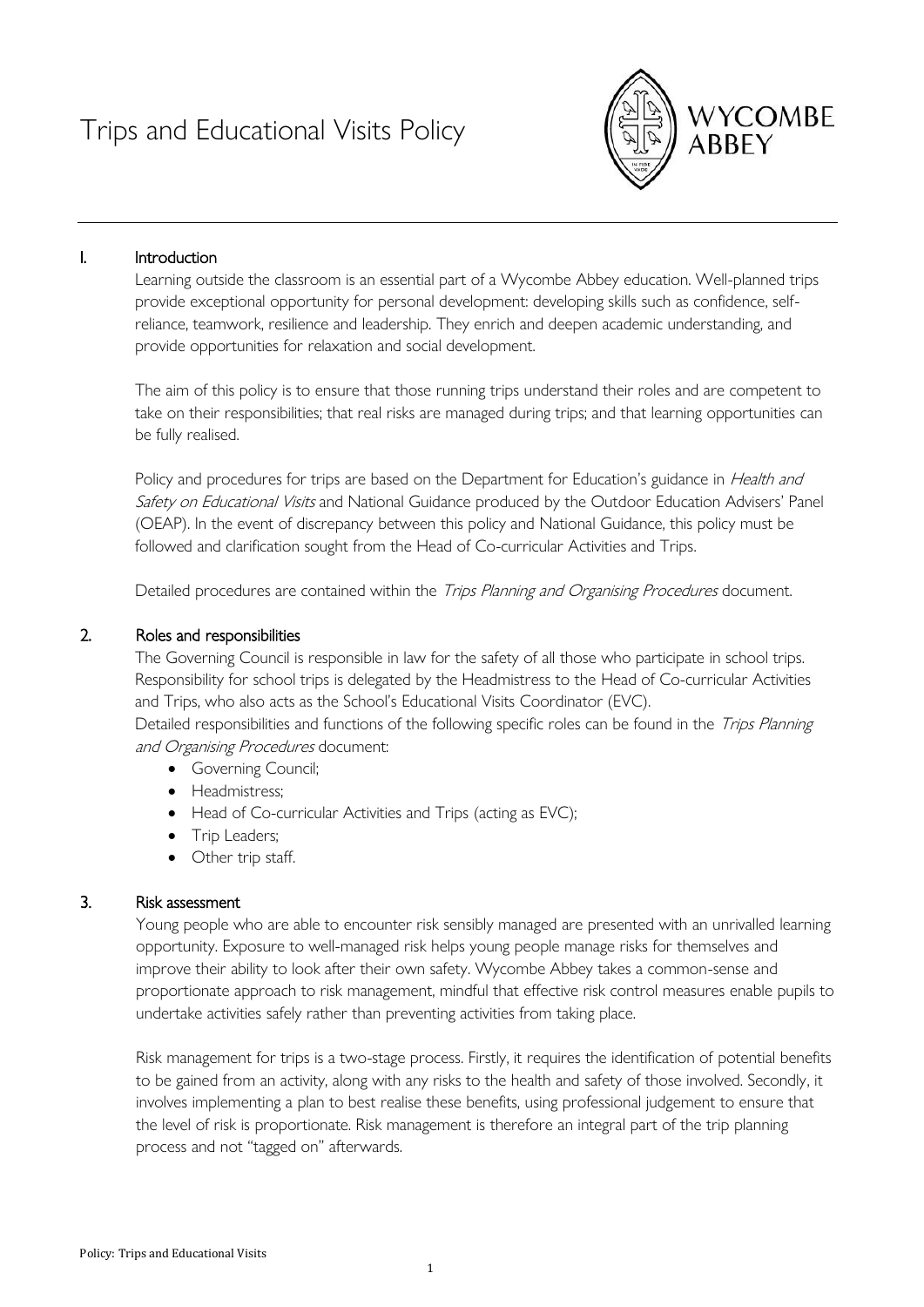Trip Leaders are responsible for the risk assessment of trip activities and the implementation of control measures. They are supported in this process by the Head of Co-curricular Activities and Trips. Effective use is made of generic risk assessments where the risk profile is similar across trips.

Dynamic, on-going risk assessment should be carried out continuously throughout a trip. The group and level of risk should be monitored and assessed and, if circumstances dictate, activities should be curtailed or amended. In practice, it is often these on-going decisions of the Trip Leader and trip staff that determine whether the group remains safe.

Further information on the risk management process is outlined in the Trips Planning and Organising Procedures document.

#### 4. Approval of trip plans, appointment of Trip Leaders and staff ratios

All trips must be approved and authorised. Processes for approval and authorisation vary between different types of trips and are outlined in *Trips Planning and Organising Procedures*. The Headmistress' approval is required for residential and international trips. Any trip that has a significantly new and different risk profile is referred to Council. Any trips involving homestays or host families are similarly referred to Council.

Trip Leaders and staff must be competent and confident to lead their specific activities or trips. Trip staff for day trips are approved by the Head of Co-curricular Activities and Trips. Trip Leaders and trip staff for residential and international trips are approved by the Headmistress.

There is no formal staff:pupil ratio for trips. When determining suitable ratios of pupils to staff, several points should be considered, including nature of the activity, age of the pupils, location of the venue, staff experience and competence, and the needs of the group.

## 5. Induction and Training

The Head of Co-curricular Activities and Trips (acting in the role as the School's EVC) and their administrative staff must attend relevant training courses and should undertake formal EVC qualification revalidation every 2-3 years.

Full support and training for staff is provided by the Head of Co-curricular Activities and Trips, with compulsory training for all teaching staff new to Wycombe Abbey and Residential Tutors. Staffing of trips, especially residential or overseas trips, is considered carefully to ensure those staff with less experience have the opportunity to learn from more experienced Trip Leaders.

## 6. Adult volunteers

Staff who do not have routine and regular contact with pupils as part of their normal duties (such as support staff), require a further enhanced DBS with barred list check to be carried out before appointment as a Trip Leader or member of trip staff.

Adults who are not members of Wycombe Abbey staff may support the organisation of trips as adult volunteers. Adult volunteers should be clear about their roles and responsibilities during the trip. They should be carefully selected and, ideally, they should be well known to the School and the pupil group. Should the trip occur once a week or more often, or on four or more days in a 30-day period, or overnight (between 02:00 and 06:00), volunteers require an enhanced DBS check with barred list check. They accept the normal duty of care towards the pupils. Volunteers must know to whom they are responsible, and if and when they will be expected to act alone without a teacher's support.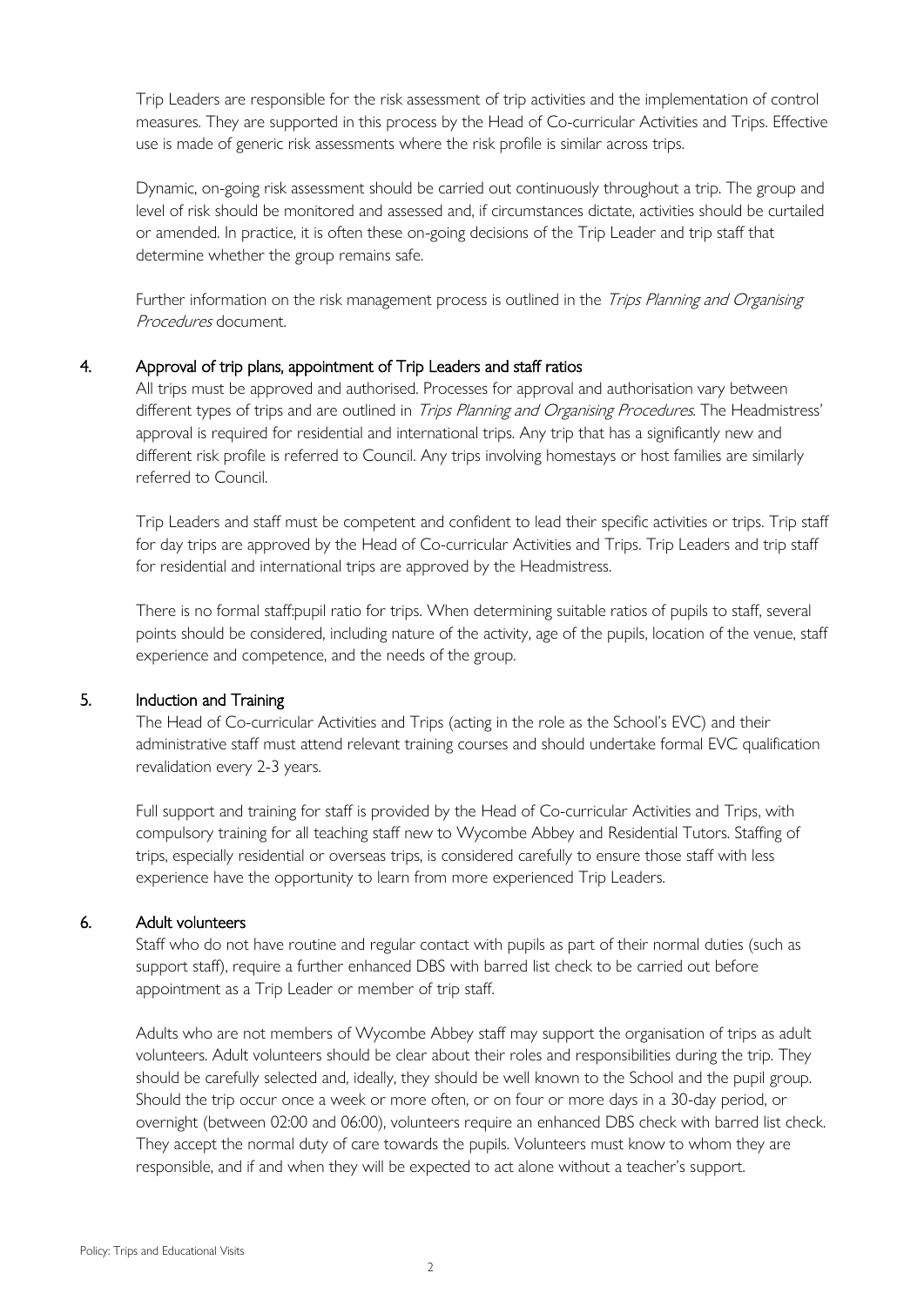Approval for parents or family members to accompany a trip must be made at an Executive Leadership Team meeting. Parents or family members accompanying a trip should not be for recreation only and they should have a clear role and defined responsibilities. If a parent is accompanying the trip, they must be aware of the potential for their parental instincts to compromise the Trip Leader's plans for group management, particularly if there is a serious incident. Careful consideration must be given if parents are assigned a leadership role giving them direct responsibility for their own child.

#### 7. Assessing external providers

All trip providers and facilities must meet acceptable standards of quality and safety.

Many of the School's trips are with providers or facilities that have been visited on previous occasions and there is good knowledge of the standard of quality and safety. Trip Leaders should report any significant changes or concerns regarding the quality or safety of these providers and facilities to the Head of Co-curricular Activities and Trips.

For new providers and facilities, national accreditation schemes should be used as far as possible to confirm that proposed providers meet acceptable standards. These include the Learning Outside the Classroom (LOtC) Quality Badge. This award is a credible assurance of appropriate Health and Safety management systems with no further verification being necessary.

When selecting a new facility or provider not in possession of this accreditation, appropriate checks shall be made to ensure quality or safety. These might include asking local independent schools for details of their providers, membership of professional bodies (for example, visiting a HMC school for a fixture) or membership of a well-known commercial brand (such as a chain hotel). Where appropriate, a Provider Form should be requested to confirm compliance with relevant regulatory requirements including data protection, health and safety, and safeguarding.

It is not normally necessary to ask for copies of facilities' or providers' risk assessments, but Trip Leaders should seek any information specifically aimed at helping trip organisers manage group visits.

## 8. Parental communication and consent

Specific, separate parental consent is not necessary for most day trips. Parents complete a consent form for their child when they first join the School giving permission for their child to participate in a wide range of trips.

Parental consent is required for residential trips; overseas trips; trips costing more than £25; trips involving adventurous or particularly hazardous activities; and trips where data privacy extends beyond Wycombe Abbey Privacy Notices and outside of the European Economic Area. Parents should be informed of the benefits of participation, costs and an outline of any particularly hazardous activities before consent is given.

# 9. Inclusion

Every effort should be made to ensure that trips and activities are available and accessible to all who wish to participate. All pupils should be encouraged to participate in as wide a range of activities as possible. If a trip is to cater for pupils with special needs, reasonable adaptation or modification will be made to ensure accessible participation in an integrated way with peers.

## 10. Emergency procedures

The Responsible Person (RP) acts as first point of contact between the Trip Leader and the School in the event of a critical incident. A RP is on duty during every trip, with access to relevant trip information. If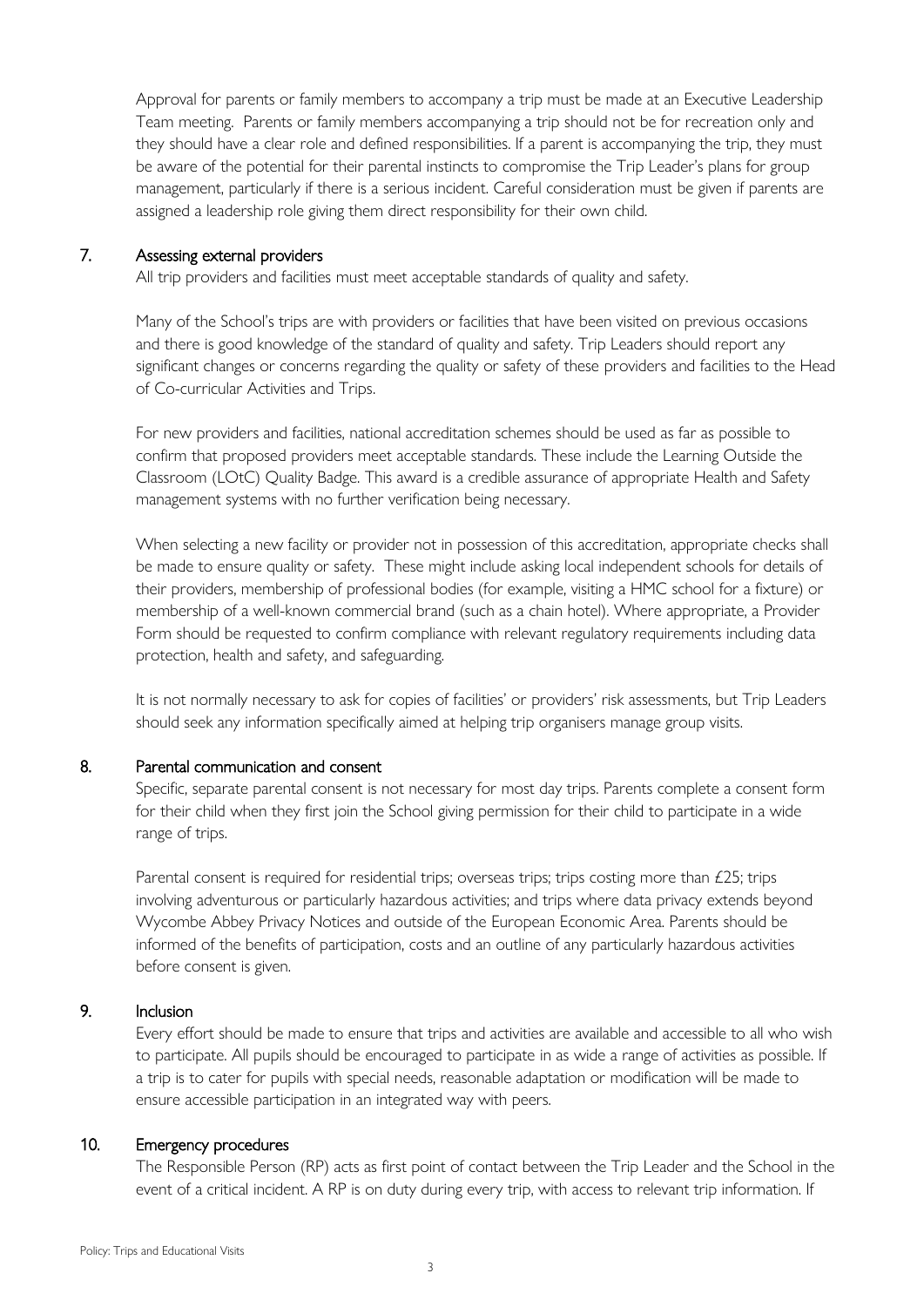the RP is not a senior member of staff themselves, they are able to contact a senior staff member on duty 24-hours a day. The RP will record details of any incidents or emergencies, and inform relevant senior staff of the situation. If necessary, the RP or the senior member of staff on duty may contact the Headmistress or Bursar to initiate the School's Emergency Response Plan.

In the event of an incident, accident or near-miss, Trip Leaders should complete the Trips Incidents & Near Miss Report Form as soon as possible. Any accident involving a pupil should be recorded on CPOMS.

#### 11. Behavioural management

Trip Leaders are responsible for briefing pupils on behavioural expectations for each trip and maintaining a high standard of behaviour. For residential and overseas trips, parents and pupils are made aware of possible sanctions for unacceptable behaviour. Parents agree when providing consent that the School may send a child home at parents' expense for significant behavioural issues and/or risking personal safety or the safety of other trip participants.

## 12. Monitoring and evaluation of trips

The Head of Co-curricular Activities and Trips leads and takes part in a sample of trips each year in order to evaluate the effectiveness and implementation of policies and procedures. These include a variety of day, residential and overseas trips. Evaluation is done in such a way that it is a positive experience for leaders, with supportive feedback to enable them to reflect upon and improve their practice.

Trip Leaders are encouraged to conduct reviews of their trips and evaluate the logistical side (food, transport, quality of activities etc.) at the departmental level. Major deficiencies in these aspects should be reported to the Head of Co-curricular Activities and Trips. All incidents, accidents and near misses are reported through the Trips Incidents & Near Miss Report Form and reviewed by the Head of Cocurricular Activities and Trips.

A termly summary of residential and overseas trips, and a snapshot of day trips and weekend activities are provided to the Governing Council.

The Trips and Educational Visits Policy and the Trips Planning and Organising Procedures document should be reviewed and updated annually.

#### 13. Insurance

The School has Employers' Liability Insurance of £30m and Public Liability Insurance of £50m. The School also holds a group worldwide travel policy providing travel cover for visits in the UK and overseas with CHUBB Insurance which is renewed every September. The policy includes a Winter Sports Extension. Some specified hazardous activities require an additional premium and Trip Leaders must check the travel insurance if there is any doubt that the activity is not covered.

# 14. Finance

All trips must be carefully budgeted to ensure that they are value for money and that parents are not overcharged. Any trip costing requiring a charge of more than £25 requires communication with parents and the opportunity to opt out. For almost all trips, charges to parents should be made to termly bills in advance of the trip. Only in very exceptional circumstances should charges be made after the trip has taken place.